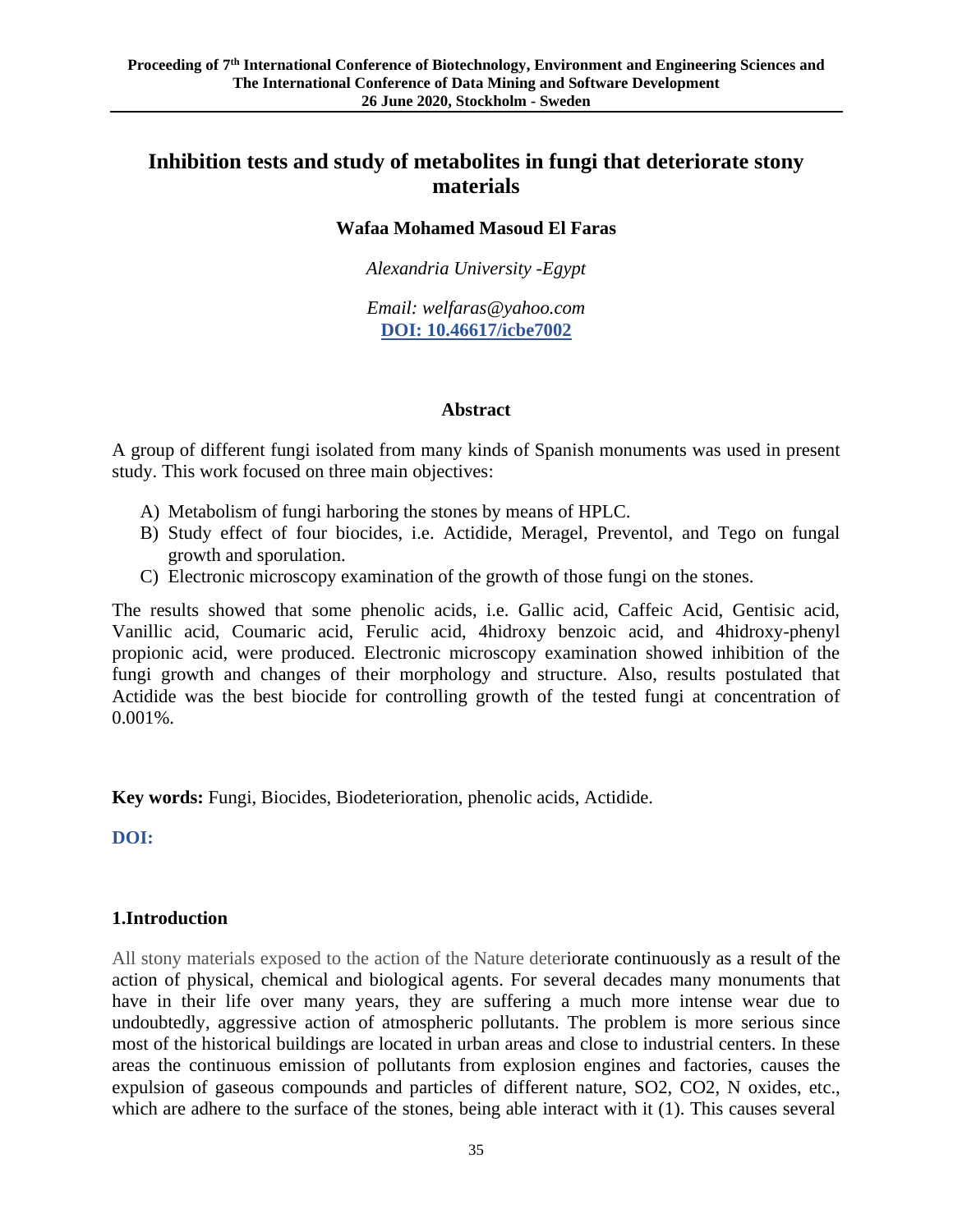problems. On the one hand, the prolonged adhesion of particles on the monuments it creates blackish skates that damage the value aesthetic of the monument. On the other hand, some pollutants deposited, in the presence of moisture, produce compounds highly reactive (H2SO4, HNO3, etc.) that damage the structure of the stone (2). Although, generally, atmospheric pollutants are harmful to organisms, sometimes they can promote microbe's growth. Regarding this, it has been proven that kerosene, one product obtained from oil and consisting of a mixture of hydrocarbons, added to the culture medium, was tabulated and used as a source of Carbone and energy for chemoorganotrophic bacteria (3). Biological agents have long been known (algae, lichens, fungi, bacteria and even higher plants) have an extensive community capable of carrying out chemical and mineral modifications in the different types of rocks and minerals (4,5, and 6). They not only can live on the surface of stony materials but that through the cracks and fissures that often present the walls or the cracks that some organisms penetrate inside and continue their developing and metabolic activity (7). The incidence of microorganisms on materials stony is variable and depends on your metabolic abilities and also, to a large extent, of climatic factors and environmental. Therefore, the study and understanding of the role of microorganisms, and of course fungi, is complex and the numerous interrelationships between the microbial populations and the physical and chemical factors of ambient.

The main source of stone contamination is the soil and through different mechanisms air, humidity, insects, etc., many of these organisms settle and multiply on the stone. Fungi are heterotrophic organisms adapted to live in stone and living together with autotrophic organisms and heterotrophs, forming associations, in many houses, synergistic. In addition, yes, due to the hyphae system that develops and the ability to metabolize many polyacids, can be present in fissures, cracks and other cavities of the stone. Fungi have different mechanisms of biodeterioration that can be grouped into two categories: physical and chemical. Due to the physical activity of the hyphae and the pressure exerted during growth can produce fracturing and breaking of minerals and stone. Chemical processes involve deterioration caused by metabolic products. These processes are developed mainly in two ways: through the production of organic and inorganic acids that acidify the media thus favoring the processes of dissolution of the cations minerals. fungi have been found to produce acidity carbonic, nitric, etc. and many other organic acids during their metabolism, such as citric, oxalic, fumaric, gluconic, etc. (8 , 9, and 10). This leads to the formation of salts. organic oxalate, citrate, gluconate, etc., which precipitate and it was deposited on the surface of the minerals. Other Mechanism of alteration is the complexes of chelation that 'for example' many organic acids form excreted by fungi with trivalent cations, thus keeping them in solution (11). A group of different fungi isolated from many kinds of Spanish monuments was used in present study. This work focused on three main objectives: 1-Metabolism of fungi harbored in the stones by means of HPLC. 2-Study effect of four biocides, i.e. Actidide, Meragel, Preventol, and Tego on fungal growth and sporulation. 3- Electronic microscopy examination of the growth of those fungi on the stones.

## **2.Materials and Methods**

## **2.1 Culture media**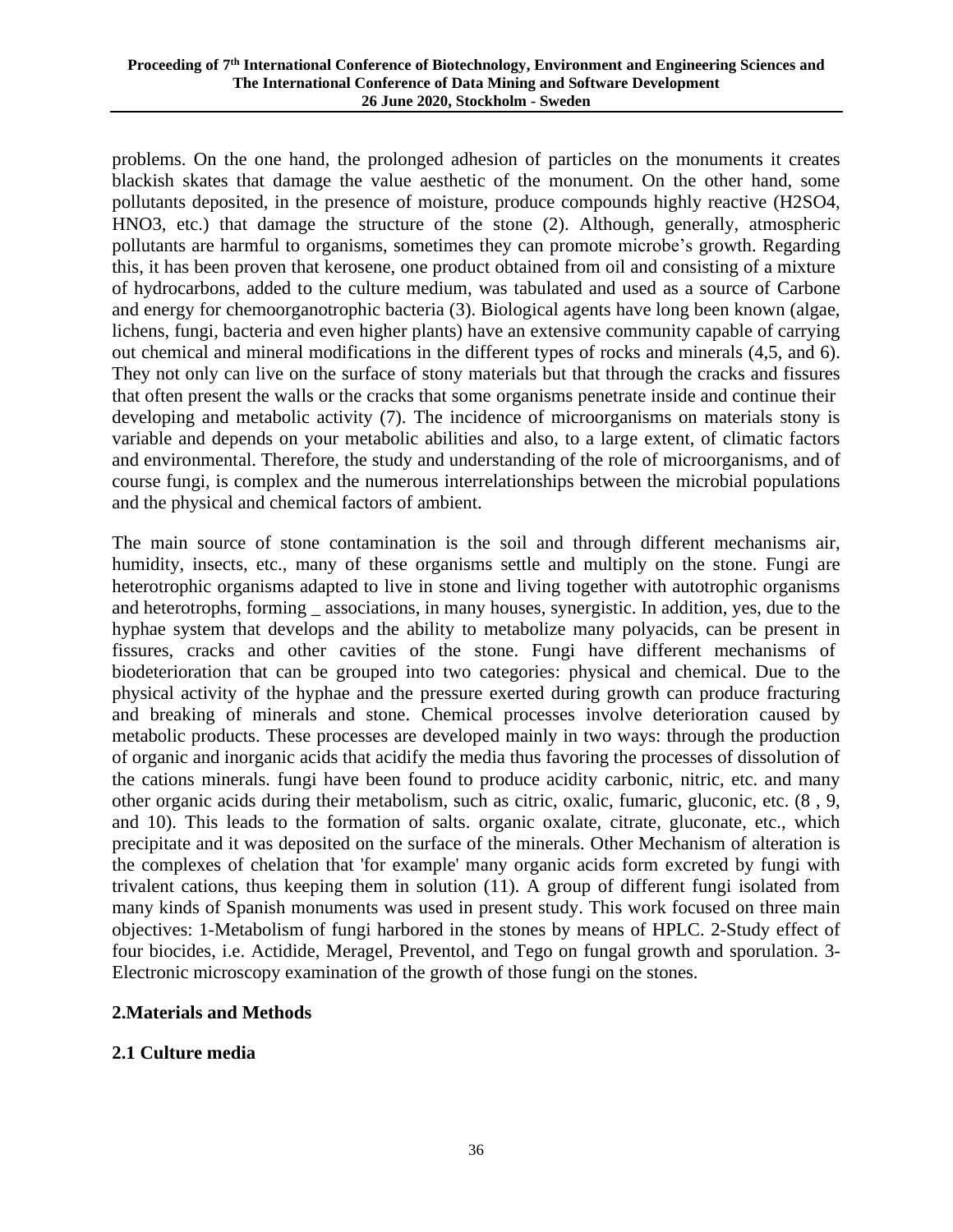The microorganisms used were kept in the laboratory in tubes with inclined malt extract agar, periodically replanting on the same medium and incubating in an oven at 28 "for 7 days to achieve good growth and sporulation. For the conservation of the cultures, paraffin oil that was poured onto the culture of the fungi grown on malt agar to cover the upper end of the agar. The culture medium used was the Czapek-Dox medium (12)

The glucose solutions are distributed in 100 ml flasks, also containing 10 ml. Sterilization is carried out by flowing steam for 30 minutes, in 3 consecutive days, to avoid the decomposition of glucose. Finally, and under sterile conditions, the saline solution and the glucose solution are mixed in the convenient proportions, to obtain the desired concentration.

#### **2.2Microorganisms**

Organisms isolated from crusts and altered surfaces from the cathedrals of Salamanca and Toledo that belong to the culture collection of the C.I.B. The tested bongos are grouped into the following species and genera:

# **-Aspergillus niger**

*-Fusarium oxysporum -Penicillium frequentans -Penicillium steckii -Trichoderma pseudo koningii Rifai -Trichoderma viride -Alternaria alternata -Phoma glomerata -Phoma eupyrena -Mucor hiemalis*

## **2.3. Reagents**

The reagents used in these experiments were the majority of "analytical grade", with the exception of the mineral salts used in the preparation of the culture medium, which were of "reactive grade".

## **2.4.1. Preparation of the inoculum**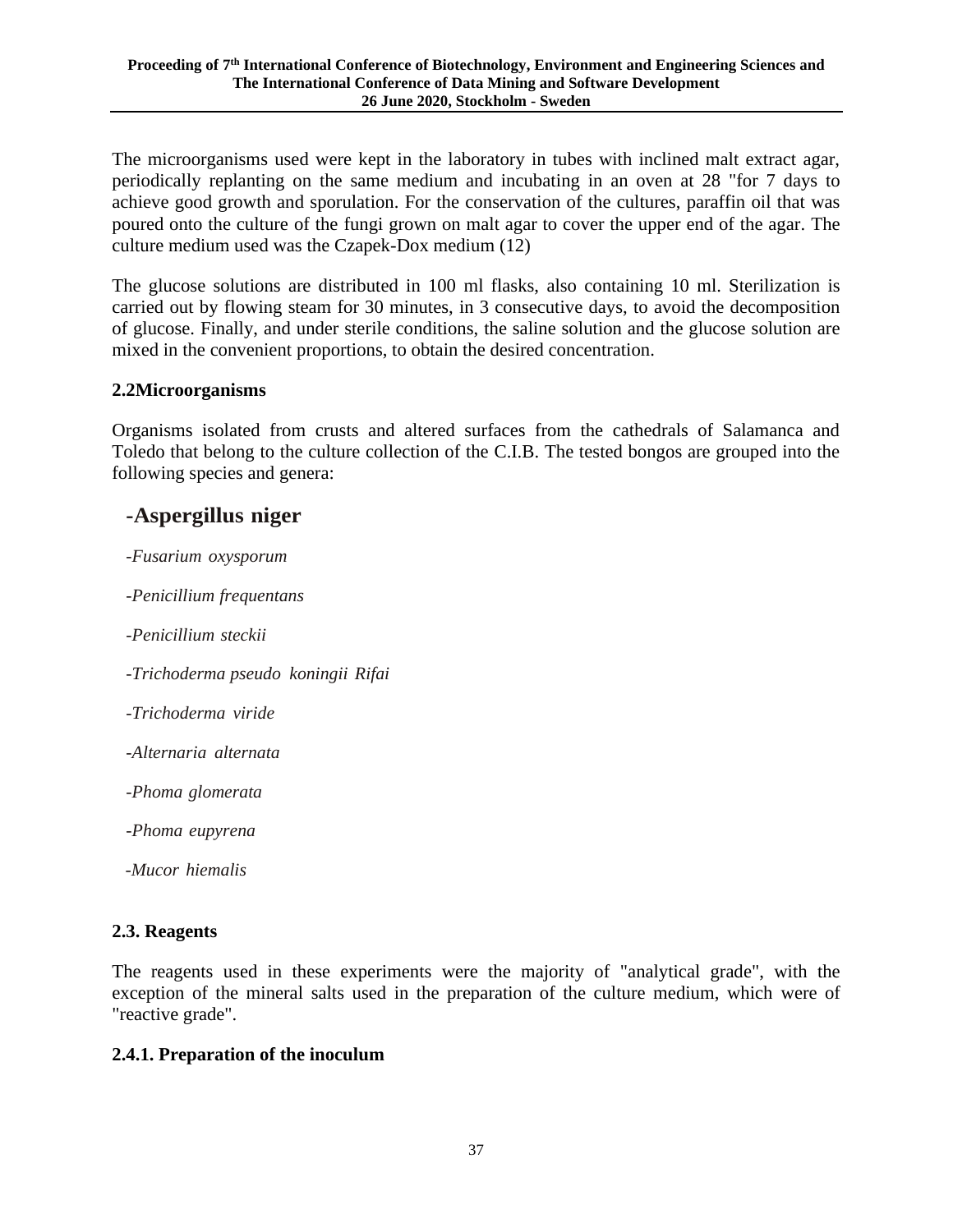From the agar-malt fugal cultures, spore suspensions are prepared. To do this, 10 ml of sterile water containing 0.01% Tween 80 was poured into the solid cultures and the surface was scraped with a platinum handle to obtain the desired spore suspension. Then performed a spore count on a camera counting blood cells "Thoma", adjusting the concentration to  $10^5$ - $10^6$  cells / ml.

## **2.4.2. Growing conditions**

For the cultivation of the fungi, the Czapek Dox medic with 3% glucose was used. The media was divided into 20 ml fractions in 100 ml Erlenmeyer flasks and inoculated with 1 ml of spore suspension from each fungal culture. After 14 days of incubation at 27 ° C and in the dark, the medic was filtered, the volume was completed to 20 ml and the pH was determined on a Crison digital pH meter, mod. 501.

# **2.4.3. Preparation of samples for high performance liquid chromatography (HPLC).**

After the established culture periods, the samples with fungal culture were filtered through Whatman No 1 paper and the pH in the filtered liquids was measured. Subsequently, the cultures were centrifuged at 7,000 r.p.m. for 20 minutes and the supernatant was subjected, again, to a second filtration through a 0.22 pm pore diameter Millipore membrane. Finally, the filters were frozen until use. 5 ml of each sample was concentrated to dryness on a rotary evaporator. 0.2 ml of concentrated HCl and 0.6 ml of ethyl ether were added to the residue. Shake well and after a period of rest two phases separate. The ether phase is collected and again dried on a rotary evaporator. The sediment is dissolved in 100 ul of (Acetic acid: water, 9:98 v / v). Centrifuge 5 minutes at 12,000 r.p.m. centrifuge leaks microfuge and is injected into the chromatograph or 10 or 20 ul, according to the cases.

## **2.4.4The phenolic acids used as standards were as follows:**

Gallic acid

4-hydroxy-benzoic acid

Gentisic acid

Caffeic acid

Vanillic acid

Syringic acid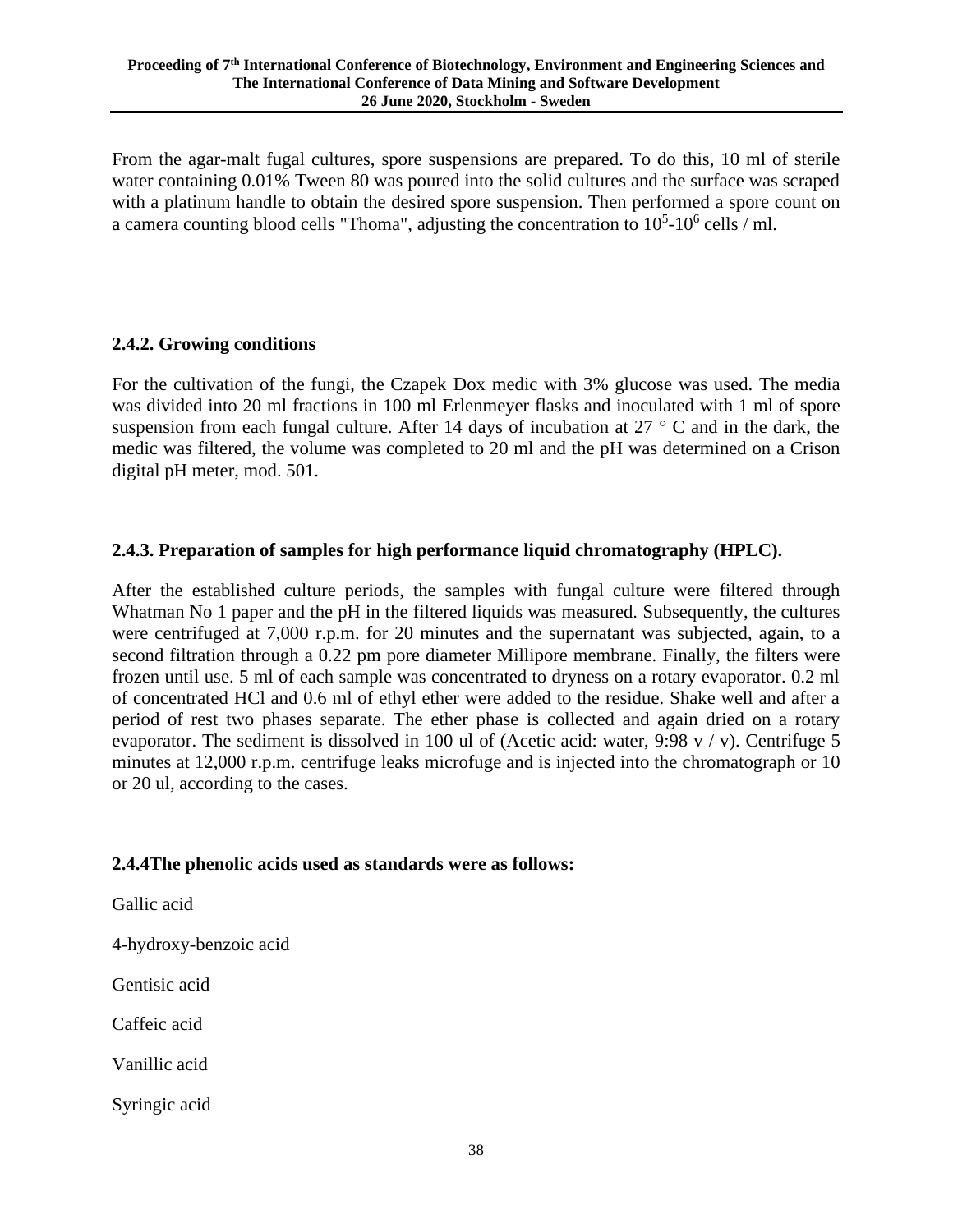4-hydroxyphenylpropionic acid

Acid p. coumaric

Ferulic acid

Standard concentration solutions of 1 mg / ml were prepared and 5 and 10 pl of each of them were injected, separately. In addition, a mix of the 9 patterns was prepared, which was also infected and whose chromatographic branches served as a reference for our problems.

## **2.4.5 Quantitative analysis of phenolic acids.**

Perkin-Elmer HPLC chromatography, 2B series with ultraviolet detector was used together with a 250 x 46 mm Ultrasphere ODS reversed phase column. As gradient, 2 gradient solutions were used. Solution A contained acetic: Milly O water (9:98 v / v) and solution B consisted of acetic: methanol: water (1:15:34 v / v). The fixed outflow was 0.2 ml / min. The infection volume was 10-20 µl and the wavelength used was 220 pm.

# **2.5 Biocides**

Four biocides were selected to test their inhibition capacity against several isolated fungal strains of altered stone monuments. The interest for the study of these products lies in the fact that they have been used, in their majority, in some countries, together with restoration products, such as supporters and protectors. Biocide samples were donated to the laboratory or the following manufacturers or distributors:

| <b>Biocides</b>    | <b>Biocide Manufacturer or</b><br>distributor | <b>Active ingredients</b>                   |  |  |
|--------------------|-----------------------------------------------|---------------------------------------------|--|--|
| <b>Actidide DW</b> | Core salt                                     | Mixture of cyclic derivates                 |  |  |
| Mergal V 540       | Hoechst Iberica                               | Triazine and Anunonia derivatives           |  |  |
| Tego $518$         | T.H. Goldschmidt, S.A.                        | Mixture of amphoteric biocides              |  |  |
| Preventol R 80     | Bayer, S.A.                                   | Alkyl Dimeth yl Benzil Ammonium<br>chloride |  |  |

Diluted solutions of each product were prepared in the appropriate solvent, Actidide in ethanol and the rest in water, so that when added to the Petri dishes, the following final concentrations were reached: 0.001, 0.01, 0.05 and 0.1.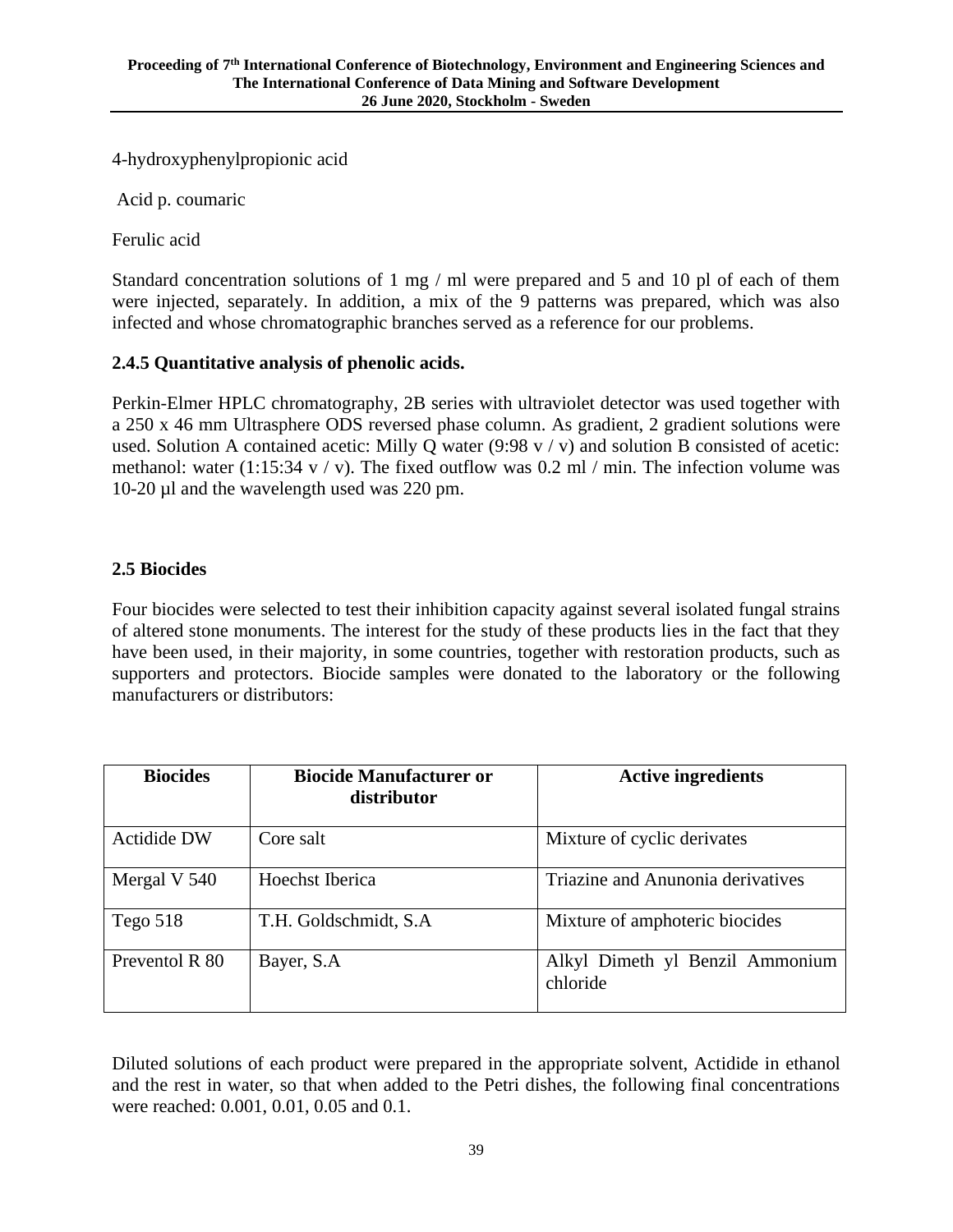#### **2.6. Study of fungal growth under a scanning electron microscope (SEM).**

A Hitachi scanning electron microscope was used in present study. Intact sandstone specimens, about 1 x 1 x 0.5 cm, were prepared and washed and sterilized at 100 'C for 3 days. Spore suspensions of the two strains selected for this study were prepared: *Fusarium sp.* and *Aspergillus niger*. The suspensions were made in sterile water with 0.01 % % tween, adjusting cells concentration to  $10^5$  -10<sup>6</sup> spores/ml.

#### **3. Results and Discussion**

Phenolic acids together with flavonoids are their components of the humic substances that are formed during the decomposition of organic residues in the soil, for this reason, phenolic compounds of low pH, appear widely in soils (13). Furthermore, they are also products of microbial metabolism (14). For this reason, in this work we have carried out a study to know the phenolic acids produced by acidogenic and non-acidogenic fungi that had been isolated from Spanish historical monuments. Phenolic acids produced in glucose metabolism were determined by liquid chromatography (HPLC).

#### 3.1 Phenolic acids production:

Table (1) shows the phenolic acids that we have identified by liquid chromatography in the metabolic broths of the fungi. The profile of phenolic acids is shown. There it is observed that *Fusarium sp.* was the fungus that produced the largest number of different acids and also, generally, in the greatest quantity. *P. steckii, A. alternata* and *P. eupyrena* followed. On the other hand, the glycol was excreted for all strains studied, followed by the ferulic that was produced by 5 fungi. Most of these acids and also different ones were identified by Martin and Haider (1969) [15] in the *Stachybotrys atra*, *S. chartarum* and *Epicoccum nigrum* cultures growing in media where glucose was the main hydrocarbon component. The absence of some phenols in metabolic broths does not mean that they were not initially synthesized, since it has been found that a wide range of aromatic acids, phenolic acids, etc., can be used as a source of C for many microorganisms [16]. Other works have shown a certain mineral activity of phenolic acids. Robert and Razzaghe-Karimi (1975) [17] found that various types of micas were altered when subjected to the action of p-hydroxybenzoic and vanillic. The remaining fungi tested and cited in Table (1) are not acidogenic, however they synthesize phenols, and in greater quantity, in some cases, than acidogenic fungi, such as *Fusarium sp.* Since the microorganisms do not appear, in an ecological niche, as unique species, but in coexistence with other organisms, sometimes forming microbial consortia, it is possible to think that the complexing effect of these nonacidogenic fungi is favored by the proximity of other fungi and other classes of organisms.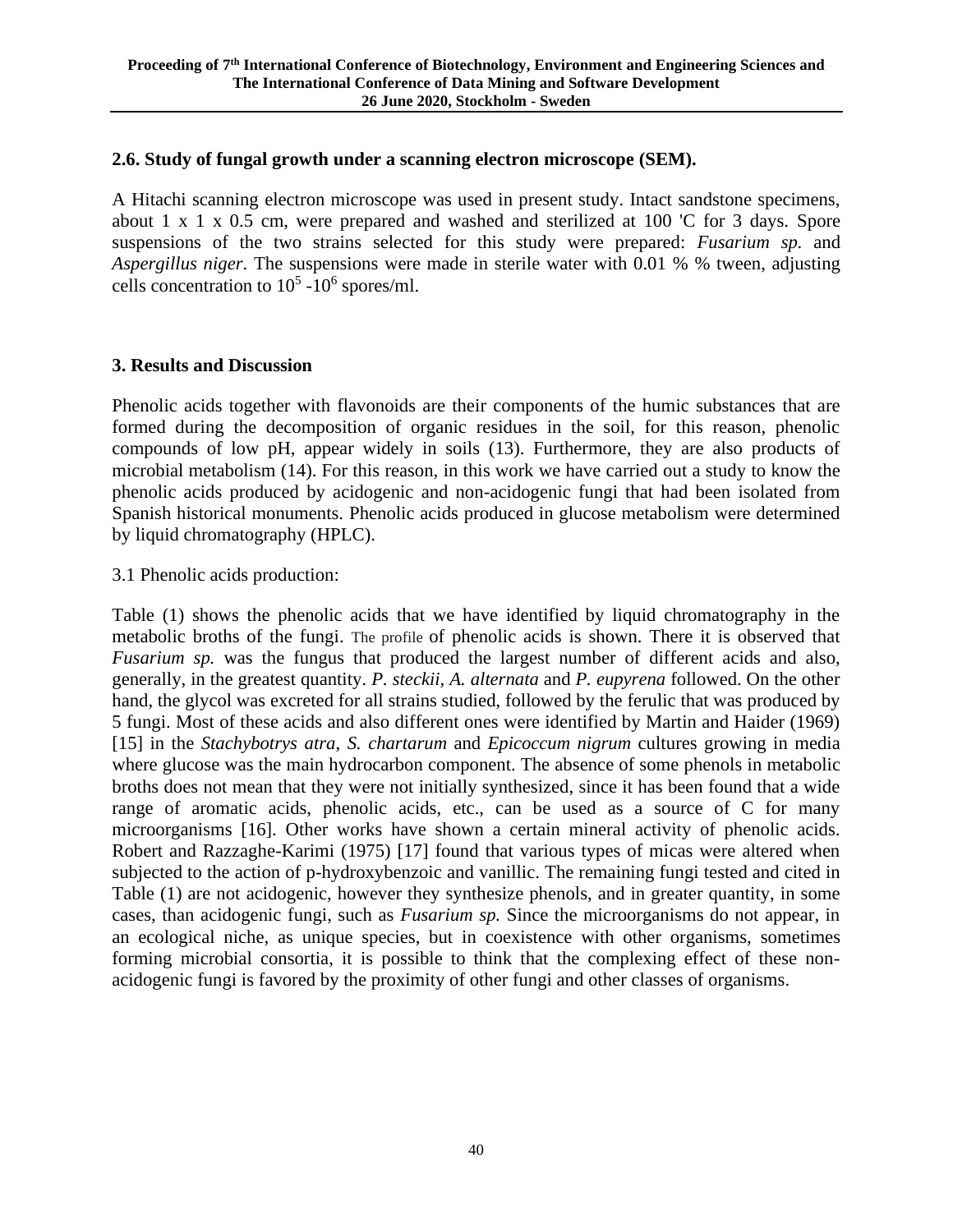| Fungi                   | <b>GAL</b>      | <b>CAF</b> | <b>FER</b>    | <b>GEN</b>           | <b>VAN</b>       | <b>CUM</b>   | 4HF            | Total | Mean<br>$\pm$ SE |
|-------------------------|-----------------|------------|---------------|----------------------|------------------|--------------|----------------|-------|------------------|
|                         |                 |            |               | and <i>or</i><br>4HB |                  |              |                |       |                  |
|                         |                 |            |               |                      |                  |              |                |       |                  |
| Alternaria sp           | 5.0             | 3,4        | $\Omega$      | 02                   | $\Omega$         | 8.0          | $\Omega$       | 16.6  | $3.37 + 1.2$     |
| Aspergillus niger       | 1,07            | $\Omega$   | $\Omega$      | 2,8                  | $\boldsymbol{0}$ | $\Omega$     | $\Omega$       | 3.87  | $0.55 \pm 0.4$   |
| Fusarium oxysporium     | 3,5             | 4,4        | $\Omega$      | 0,3                  | $\Omega$         | $\Omega$     | $\Omega$       | 8,2   | $1,17\pm0,71$    |
| <i>Fusarium sp</i>      | 29,0            | $\Omega$   | 8,6           | 1,46                 | 31,4             | 13,2         | 29,0           | 112,6 | $16,1{\pm}5,1$   |
| Penicillium frequentans | 8,8             | 4,4        | 1,0           | $\Omega$             | $\overline{0}$   | $\Omega$     | $\Omega$       | 14.2  | $2,02\pm1,3$     |
| Penicillium steckii     | 21,8            | 2,25       | 36,0          | 3,0                  | $\Omega$         | 10,3         | $\theta$       | 73.35 | $10,47+5,1$      |
| Phoma glomerata         | 23,2            | $\Omega$   | 30,2          | 2,0                  | 21,8             | $\theta$     | $\theta$       | 77,2  | $11,02\pm2,3$    |
| Phoma eupyrena          | 6,6             | $\Omega$   | 11,0          | $\Omega$             | 13,5             | 11.6         | $\Omega$       | 42,7  | $6,1\pm 6,06$    |
| Total                   | 98,97           | 14,45      | 86,6          | 9.76                 | 66,7             | 43 1         | 29,0           |       |                  |
| Mean $\pm$ SE           | $12.37 \pm 3.7$ | $1,8+0,7$  | $10,82\pm5,1$ | $1,22\pm0,4$         | $8,34\pm4,4$     | $5,38\pm2,1$ | $3,62{\pm}3,6$ |       | $6,2{\pm}3,46$   |

#### **Table (1) :Phenolic acids production (mg / L) for different fungi cultivated on Czapek Dox with 3% glucose during 14 days.**

 $GAL = Gallic acid, CAF = Caffetic acid, GEN = Gentisic acid, VAN = Vanillic acid, CUM = Courneric acid, CIAF = Caffetic acid, GEN = Gentisic acid, VAN = Canillic acid, CUM = Courneric acid, CIAF = CCH, CIAF = CCH, CIAF = CCH, CIAF = CCH, CIAF = CCH, CIAF = CCH, CIAF = CCH, CIAF = CCH, CIAF = CCH, CIAF = CCH, CIAF = CCH, CIAF = CCH, CIAF = CCH, CIAF = CCH, CIAF = CCH, CIAF = CCH, CIAF = CCH, CIAF = CCH, CIAF = CCH, CIAF = CCH, CIAF = CCH, CIAF = C$ 

FER = Ferulic acid, 4HB = 4 Hidrox-y Benzoic acid, 4HF = 4 Hidroxy-phenyl propionic acid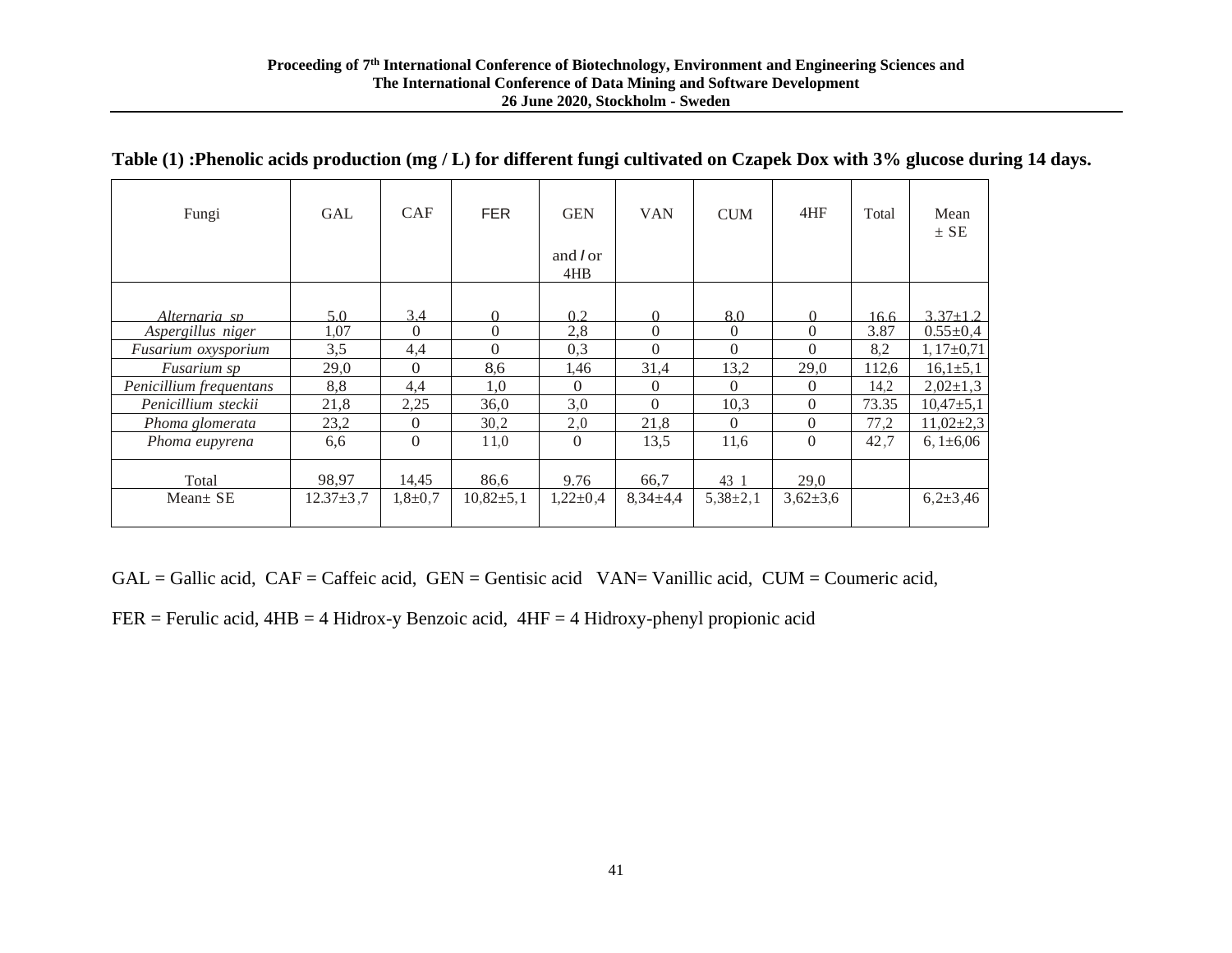## **3.2 Biocides effects on isolated fungi:**

Seven isolated fungal strains of scabs on the outer walls of the cathedral of Salamanca were tested for their growth potential when grown in the presence of biocides. The selected strains belong to the following species: *Penici11iurn frequentans Penicillium sp., Aspergillus niger, Trichoderma viride, pseudokoningii, Mucor hiemalis* and *Fusarium reticulatum.* The interest of these microorganisms lies in that they are acidogenic and have shown that in the metabolism of carbohydrates they produce oxalic 'gluconic' citric malic acids, etc. These acids produced by the fungi are responsible for the alteration of the stony materials since they solubilize the mineral cations of the substrate, carry out a selective attack on silicates and feldspars, mainly [18] and are chelation agents of cations [11, 18]. Actidide biocide was the most effective inhibitors for fungi (Figure, 1). Table 2 shows the Minimum Concentration of each biocide which inhibits fungal growth. It is observed that the minimum concentration of inhibition (MCI) of each product varies with the organism tested. Thus, *Mucor hiemalis* is resistant to Actidide, Mergal and Preventol, at concentrations of 0.001 and 0.01%, however the fungus shows a high sensitivity to Tego.



**Figure 1: Antifungal activity of Mergal and Actidide against** *Aspergillus niger* **at different concentrations. A. control, B, C and D, concentrations 0.1, 0.01, 0.001%, respectively.**

| <b>Species</b>                | <b>Minimum Concentration of biocide (%)</b> |               |               |       |  |  |
|-------------------------------|---------------------------------------------|---------------|---------------|-------|--|--|
|                               | <b>ACTIDID</b>                              | <b>MERGAL</b> | <b>PREVEN</b> | TEGO  |  |  |
| Penicillium sp                | 0,001                                       | $Q_{\rm Q}$   | 0,001         | 0,1   |  |  |
| <b>Penicilliumfrequentans</b> | 0,001                                       | 0,01          | 0.01          | 0.05  |  |  |
| Aspergillus niger             | 0,001                                       | 0.1           | 0.05          | 0,001 |  |  |
| Tn'choderma viride            | 0,001                                       | 0,001         | 0,001         | 0.05  |  |  |
| Trichod enna p seudokoningii  | 0,001                                       | 0,001         | 0.001         | 0,001 |  |  |
| Mucor hiemalis                | 0.05                                        | 0.05          | 0.001         | 0,001 |  |  |
| Fusarium reticularum          | 0,001                                       | 0,01          | 0.001         | 0.1   |  |  |

**Table (2): Minimum Concentration of each biocide which inhibits fungal growth.**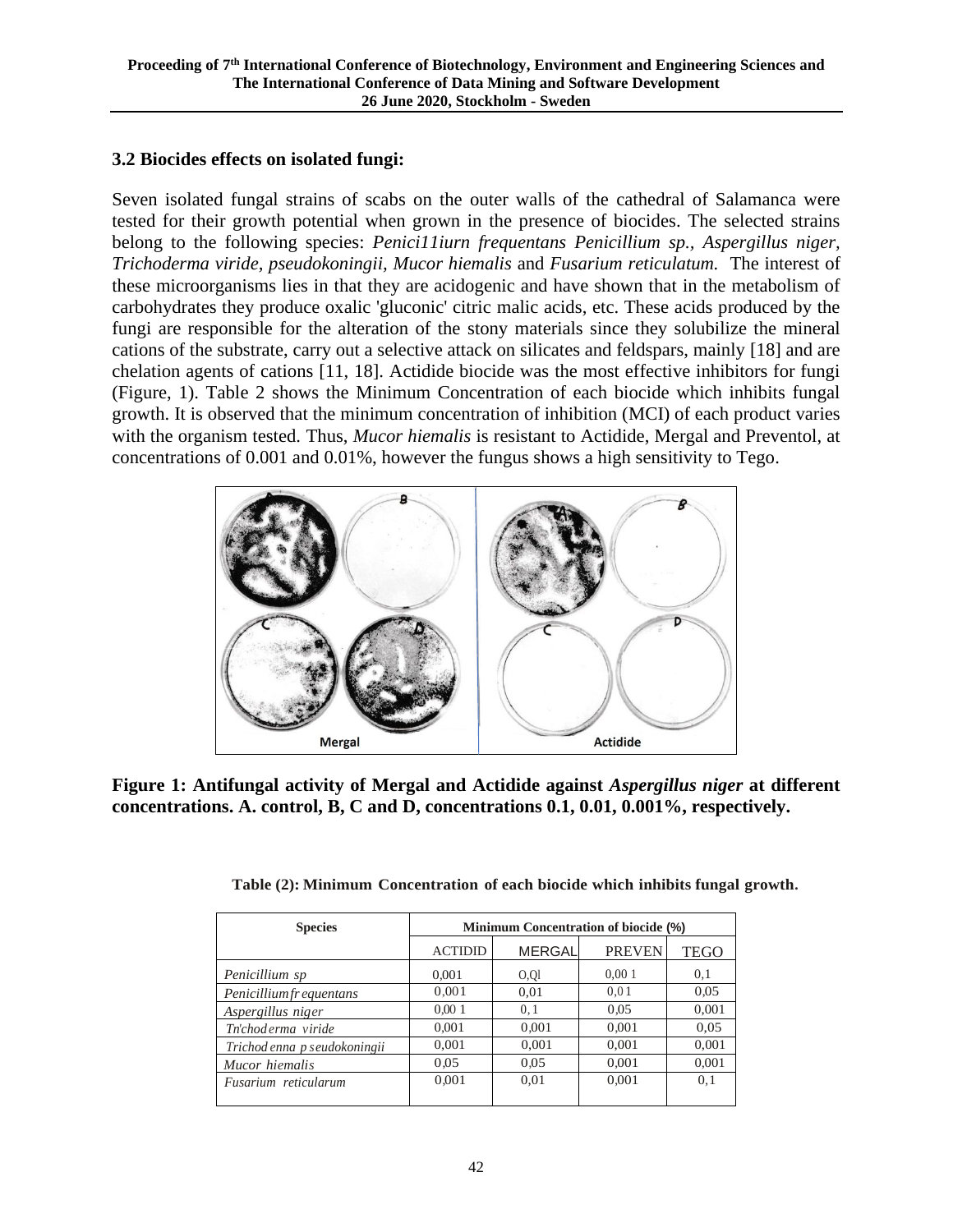*T. pseudokoningii*, on the other hand, is very sensitive to all biocides tested, in such a way that concentrations of 0.001% are sufficient to prevent the growth of this fungus.

The antifungal potency of each product is reflected in Table 2. There it is observed that under "*in vitro*" conditions, Actidide is the most effective product and, on the contrary, Tego is the product that requires the highest concentration to inhibit microbial growth, especially for *Penicillium* and *F. reticulatum*.

Many factors seem to influence the MIC of a micro-biocide such as the composition of the culture medium, pH, temperature of incubation, inoculum, etc. [19, 20 and 21].

Therefore, after the MIC values of all the fungicides tested were known, 2 strains were selected: *Fusarium sp.* and *Aspergillus niger*, which were inoculated on sand samples and in the presence of Actidide since it was the product that showed the highest inhibitory capacity. Inoculation was performed on stone specimens in order to establish conditions closer to the natural environment and to observe the scanning microscope, the degree of inhibition, and the morphological and structural modifications produced in the fungal cell.

#### **3.3 Electronic microscopy examination of the growth of those fungi on the stones**

When *Aspergillus niger* was grown on sandstone specimens with sufficient C and N content, it grew abundantly, forming a biofilm on the specimen surface, as seen under a scanning microscope (Figure 2b). Thin hyphae are well visible across the field and spores form isolated aggregates. However, when *A. niger* was grown in the presence of 0.1% Actidide, concentration at which the fungus was inhibited in Petri dish tests, and added at the same time as the inoculum, growth appears to have been inhibited, the conidia and hyphae, which on the other hand appear altered, (Figure 2a). Then the biocide was applied to the test tube after 7 or 14 days after the growth of the fungus began, the multiplying processes seem to have stopped and the mycelium and conidia observed in Figure 3 would correspond to the cell development produced the days prior to incorporation of the biocide. In addition, there are also crystals, such as the one seen in the lower part of Figure 3 a, probably calcium oxalate, as has been recently verified [22].

When the concentration of the applied biocide was higher, 0.2%, the processes of inhibition followed. With the fungicide added at the same time as the inoculum, it appears that the inhibition is complete (Figure 4 a). When Actidide was added 7 days after the fungal inoculation of the specimens (Figure 4 b), it was possible to observe important changes in the mycelium, such as swellings along the hyphae and also at the tips of the hyphae. In other hyphae, there is vesicular ornamentation on the cell wall, which has also been described in Candida parapsilosis [23] These changes ultimately lead to a progressive destruction of cellular architecture [24 and 25].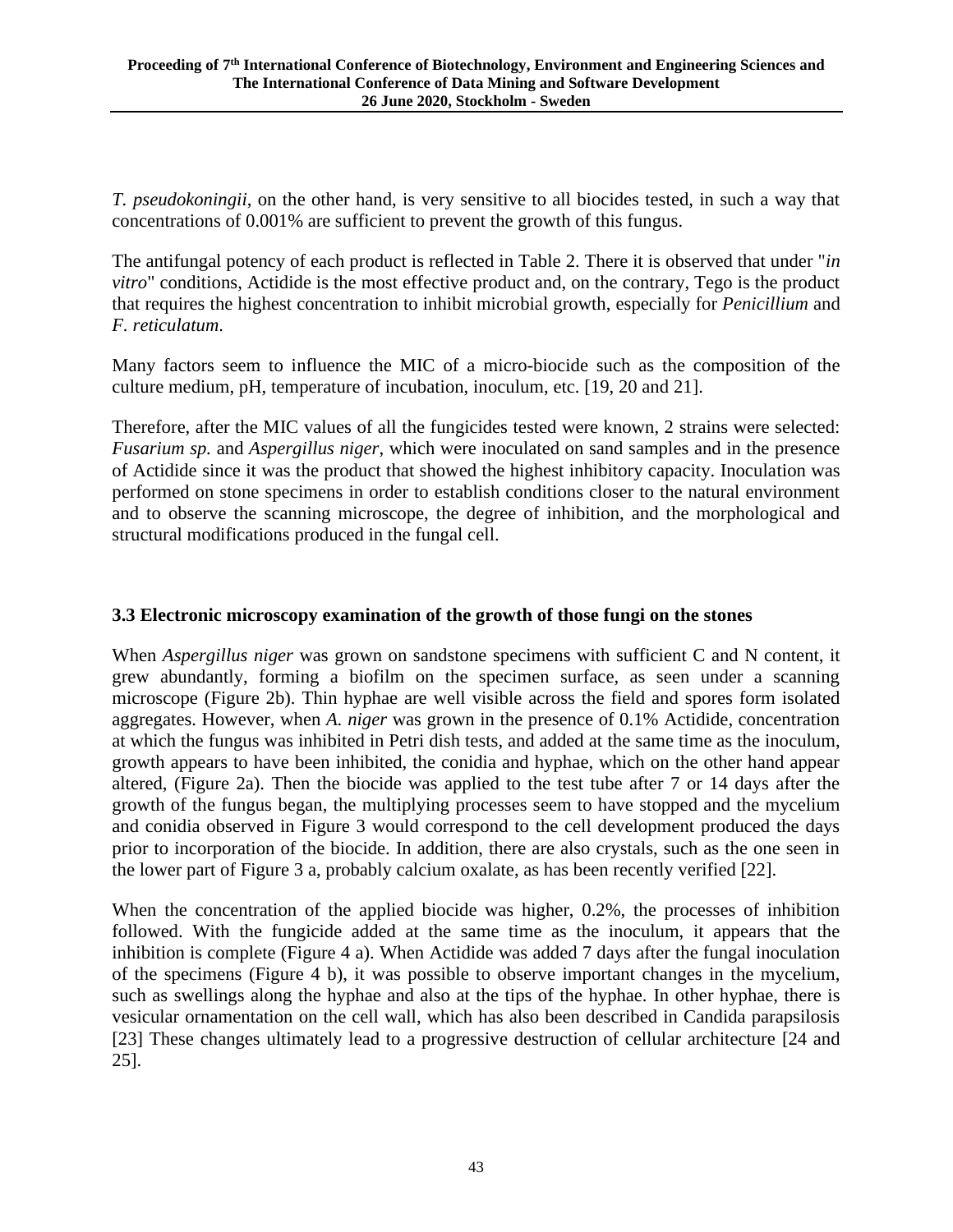*Fusarium sp.* cultured on sandstone, for 21 days, it shows, at the scanning microscope, abundant growth, developing a branched mycelium that goes through the holes and existing holes in the rock (Figure 5b). Conversely, when *Fusarium sp* was grown in the presence of 0.1% Actidide, important changes must have taken place at the cellular level since growth seems interrupted and the hyphae observed, which must correspond to the inoculum, appear altered, with swellings and formations similar to those described in *A. niger* (Figure 5a). Figure 6 shows some areas of hyphae affected with very obvious stresses and deformations; in other houses multiform adhesions appear on the hyphae. When *Fusarium sp*. was treated with concentrations of 0.2% of the antifungal agent, the structural changes and the morphological modifications were very marked (Figure 7).

These tests that can be considered intermediate between "*in vitro*" tests and tests on the monument demonstrate the susceptibility of the selected fungal spectra to fungicides as powerful as Actidide.

On the other hand, the biocide added to the indicated concentrations (0.1 and 0.2%) on sandstone samples did not affect the coloration and texture of the stone material, which must be taken into account if what is the aim is to apply it as a micro-biocide on a monument of artistic value.

The next step to be carried out would be the application of 1 biocide limited and controlled surfaces of a monument, laboratory, observing periodically, in tests and the survival of fungal species present on the stone. The concentration of the product it should be variable and small, since in inhibition tests in Petri dishes, Actidide showed ability to inhibit fungal growth at low concentrations such as 0.001%. The efficiency of Actidide due to salicylic acid which reported as one of the most effective agents to control fungal infections [26] (Figure 8).



**Figure 2: Micrograph of** *Aspergillus niger* **growing on sandstone. a) 21 days after treatment with Actidide 0.l% b) 21 days without treatment.**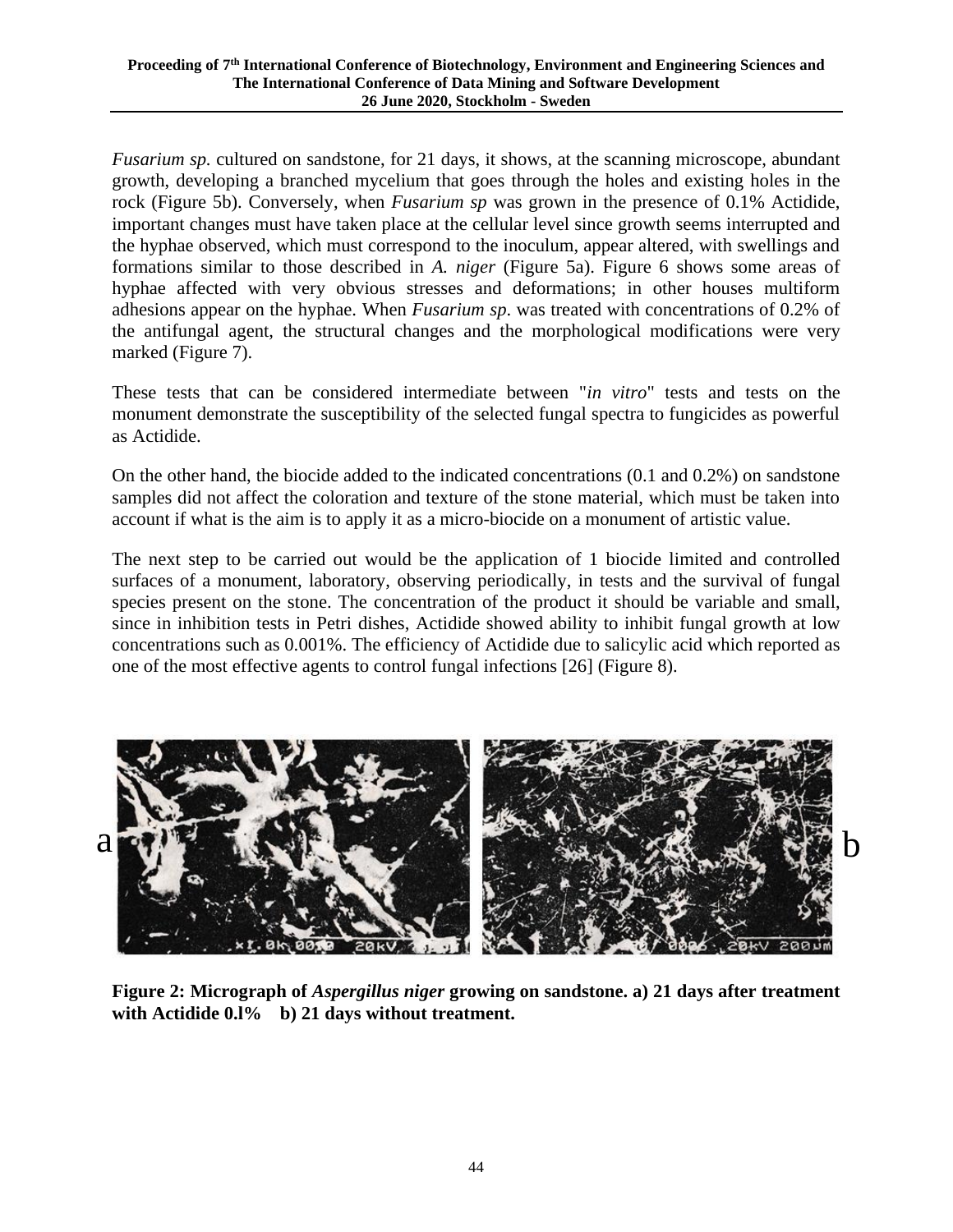

**Figure 3:. Micrograph of** *Aspergillus niger* **growing on sandstone. a) 7 days after treatment with Actidide O, l%, b) 14 days after incorporation of the biocide.**



**Figure 4: Growth of** *Aspergillus niger* **in the presence of 0.2% Actidide. a) biocide added at the same time as the fungus, b) added 7 days.**



**Figure 5: Micrograph of** *Fusarium sp.* **growing on sandstone. a) 7days after treatment with Actidide 0.l% b) 21 days without treatment.**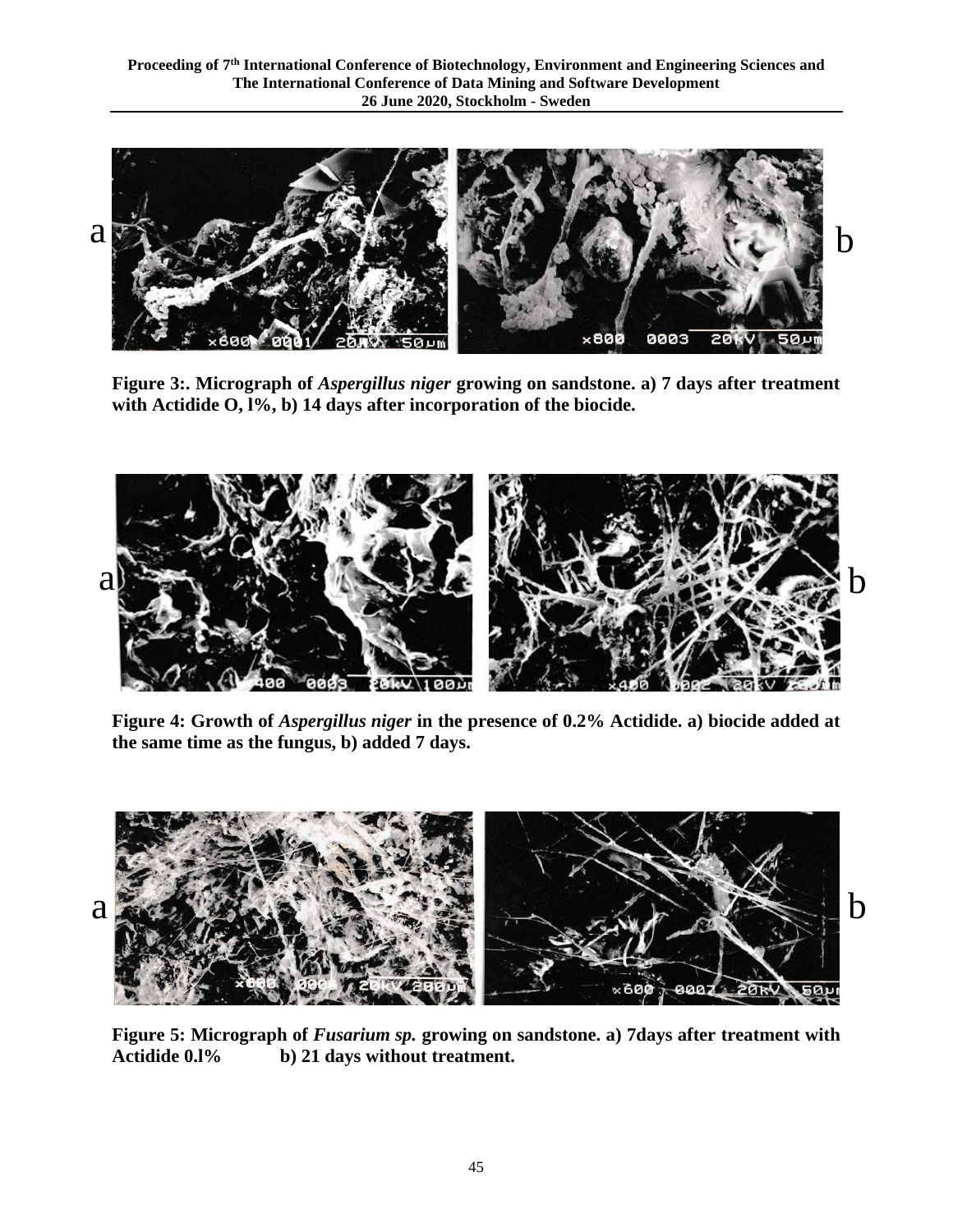

**Figure 6: Scanning microscope micrographs of** *Fusarium sp***. growing on sandstone after 14 days of treatment with 0.1% Actidide.**



**Figure 7: Growth micrograph of** *Fusarium sp* **in showing the presence of the 0.2% Actidide biocide after 7 days of treatment.**



**Figure 8: Salicylic acid**

**4. Conclusion:** Actidide is one of the most efficient biocides to inhibit fungal growth at low concentrations for stones treatment. It's efficiency due to salicylic.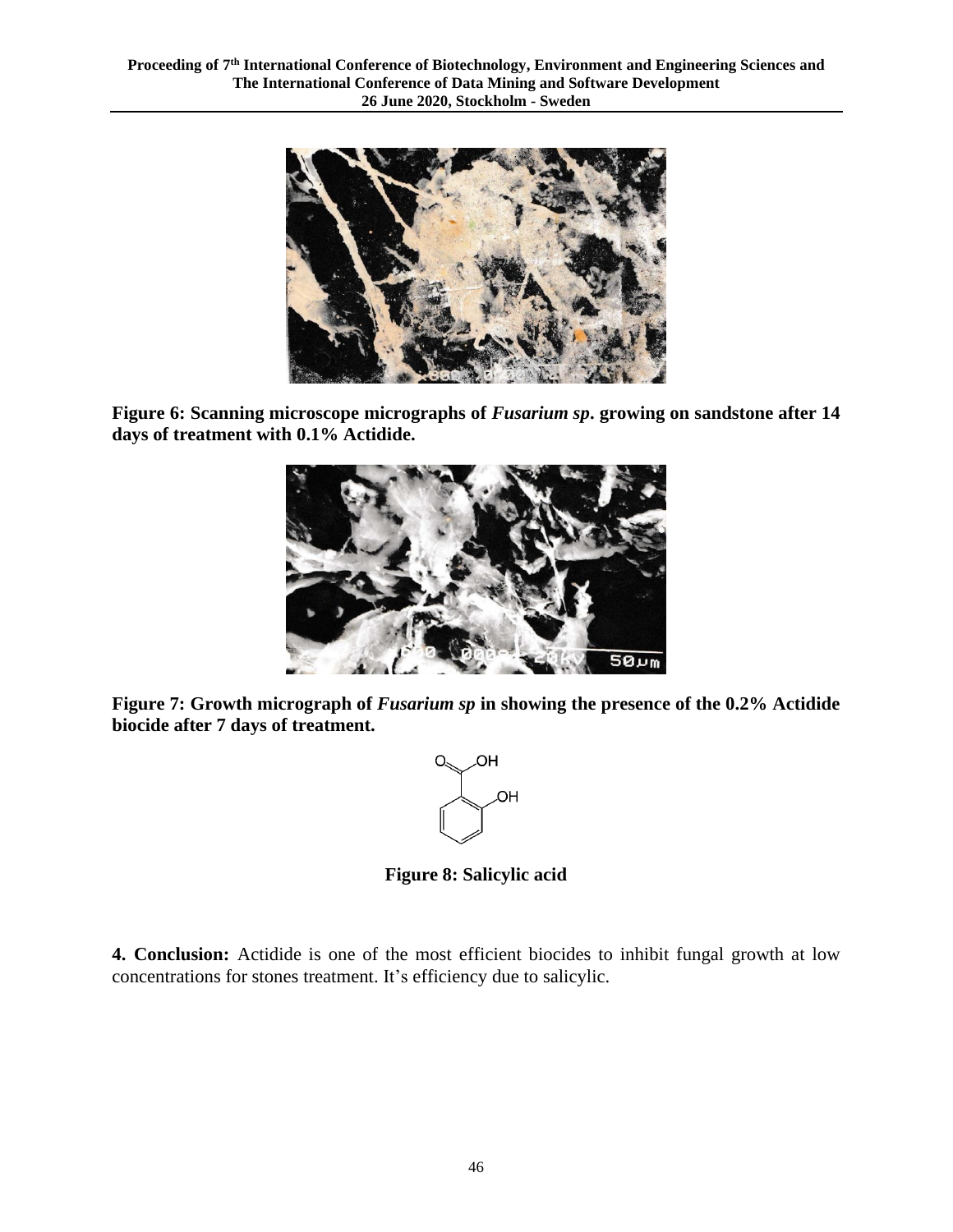## **5. References**

[1] Fassina, V. (1988). Biodeterioration of stone: The Deterioration and Conservation of Stone. L. Laz zarini, R. Pieper, eds . Unesco, Venecia, pp. 111-151.

[2] Ericsson, P.; Johansson, L-G and Lindquist 0. (1988). Chemical mechanisms of corrosion degradation of stones and metals. In : Segundo Congreso Eurocare, Sevilla, pp 2- 12 .

[3] Warscheid, T., PETERSEN, K., KRUMBEIN, W.E. (1988). Physiological characterization of chemoorganotrophic bacteria isolated from sandstones. En: Proc. VI th Int. Congr. Deterioration and Conservation of Stone, Torun. Nicholas Copernicus University, pp. 26-32.

[4] Hendersson, M.E.K. and Duff, R.B. (1963). The release of metabolic and silicate ions from minerals, rocks and soils by fungal activity. J. Soil Sci. 1\_1, 236-246.

[5] Strzelczyk, A. B. (1981). Stone. in: Economic Microbiology. A .H. Rose ,ed. Academic Press, London, pp. 61-80.

[6] de la Torre, M.A.;Gomez-Alarcon, G.; Melgarejo , P., Lorenzo,J. (1991). Fungal colonization of the Salamanca cathedral sandstone . Some patterns of degradation. En: Science , Technology and European Cultural Heritage. N. S. Baer, C. Sabbioni, A .I . Sors , eds . Butterworth -Heinem ann Ltd, Oxford, pp . 5 11-5 14 .

[7] Saiz-Jimenez,C. (1984). Weathering and colonization of limestones ln an urban environment. En: Soil Biology and Conservation of the Biosphere. J. Szegied., Akademia. Kiad6, Budapest, pp. 757-767 .

[8] Eckhardt, F.E.W.(1988). Influence of culture media employed in studying microbial weathering of building stones and monuments by heterotrophic bacteria and fungi. in: Proc. V Ith Int. Congress Deterioration and Conservation of Stone. Nicholas Copernicus Univ., Torun, pp. 71-81.

[9] Palmer R.J., Siebert, J., Hirsch, P. (1991). Biomass and organic acids in sandstone of a weathering building: Production by bacterial and fungal isolates. Microbial Ecol ogy 21' 253- 266.

[10] de la Torre, M.A. ; Gomez-Alarcon, G.; Melgarejo, P. and Saiz-Jimenez, C. (1991) .Fungi in weathered sandstone from Salamanca cathedral. Spain. Sci. Total Environ. 107, 159- 168.

[11] Caneva, G and Salvadori, O. (1988). Biodeterioration of Stone. In: The Deterioration and Conservation of Stone. L. Lazzarini, R . Pieper , ed s . Unesco, V enecia, pp. 182-234.

[12] Parkinson, D. Gray . T.R.G. and Williams. S.T. (1971). Methods for Studying the Ecology of soil microorganisms. Black·well Sci. Pub.. Oxford

[13] Whitehead, D.C. (1964). Identification of p-hydroxybenzoic, vanillic, p -coumaric and ferulic acids in soils. Nature, 202, 417-418.

[14] Manley , E.P and Evans, L.J. (1986). Dissolution of feldspars by low-molecular-weight aliphatic and aromatic acids. Science 141, 106-112.